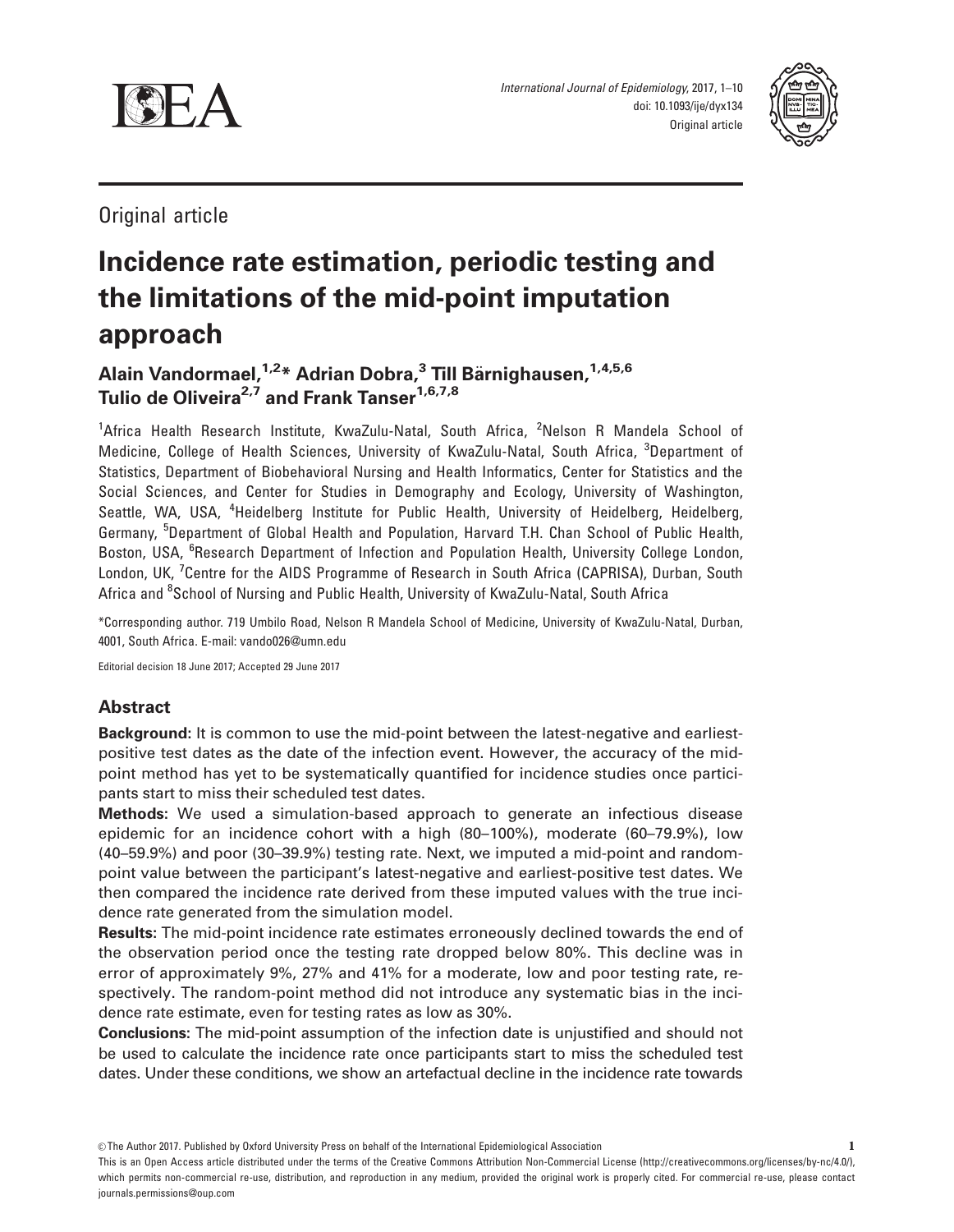the end of the observation period. Alternatively, the single random-point method is straightforward to implement and produces estimates very close to the true incidence rate.

Key words: incidence, imputation, mid-point, random-point, interval censoring, periodic testing, HIV

## Key Messages

- Recent evidence suggests that the mid-point of the latest-negative and earliest-positive test dates—the censoring interval—can be used to infer the timing of the infection event.
- Using a simulation-based approach, we show that the infection date does not occur at the mid-point of the censored interval once participants start to miss their scheduled test dates.
- Under these circumstances, the mid-point method may lead epidemiologists to falsely conclude that the incidence rate is declining toward the end of the observation period.
- Imputation of a random infection date within the censored interval, based on a Monte Carlo approach, is straightforward to implement and produces estimates very close to the true incidence rate.

#### **Background**

The incidence rate is a fundamental concept in infectious disease epidemiology. It is used to measure the frequency at which new infection events occur per unit of person-time.<sup>1</sup> An important task for any incidence study is to precisely identify the timing of a new infection event.<sup>2</sup> But this is difficult to do because we cannot, at least in most situations, test participants on a daily basis. Instead, the current 'goldstandard' approach is to schedule test dates at fixed time intervals, say on a weekly, monthly or yearly basis.<sup>[3](#page-8-0)</sup> In this case, we can only infer that the infection event occurred at some time-point between the latest-negative and earliestpositive test dates. The use of periodic testing to identify the infection event gives rise to the standard interval censoring problem.[4](#page-8-0)–[8](#page-8-0) Even if participants present at all of their scheduled test dates, we would still not know the exact amount of person-time that has been contributed since the start of the study period. The standard interval censoring problem therefore reflects an enumeration uncertainty in the denominator of the incidence rate measure.

It is intuitive that our uncertainty of the infection date will be proportional to the length of the testing interval. This uncertainty, by inference, will increase once participants start to miss their scheduled test dates. In sub-Saharan Africa, for example, reasons for missed HIV test dates have been associated with work commitments, illness, transportation costs, frequent migration and the fear of stigma or discrimination, among many others. $9-13$  $9-13$  Irregular testing means that participants will have some probability of missing a test date that is contiguous to the interval containing the true (but unobserved) infection date. In other words, missed test dates are likely to extend the width of the censoring interval across one or more fixed testing intervals. This scenario, which we describe as extended interval

censoring, means that we cannot definitively identify the testing interval in which the infection event truly occurs. Extended interval censoring therefore reflects an enumeration uncertainty in both the denominator and numerator of the incidence rate measure, which we illustrate with a straightforward example in Figure 1.

In recent years, a number of advanced and sophisticated methods have been designed to address the interval censor-ing problem.<sup>[14](#page-8-0)–[27](#page-8-0)</sup> However, there is no clear guidance on how these interval censoring methods can be used to estimate the incidence rate, and in which situations they should be applied. $^{28}$  $^{28}$  $^{28}$  In practice, epidemiologists are likely to treat the infection date as a missing data point for which more familiar imputation methods are available.<sup>[4](#page-8-0)</sup> One popular ad hoc approach, which is the focus of this study,



Figure 1. An example of Standard (Panel A) and Extended (Panel B) interval censoring. In Panel A, the participant is successfully tested at each scheduled test date, represented by the solid circles. We know that the infection event occurs somewhere between the latest-negative (L) and earliest-positive (R) test date. But we do not know the exact amount of person-time that should be contributed to the denominator of the incidence rate measure for the last time interval. In Panel B, the participant misses two scheduled test dates, as represented by the hollow circles. This makes it difficult to determine if the true infection event occurs in the 3rd or 4th or 5th time interval. In this case, there is an enumeration uncertainty in both the denominator and numerator of the incidence rate measure for each of these time intervals.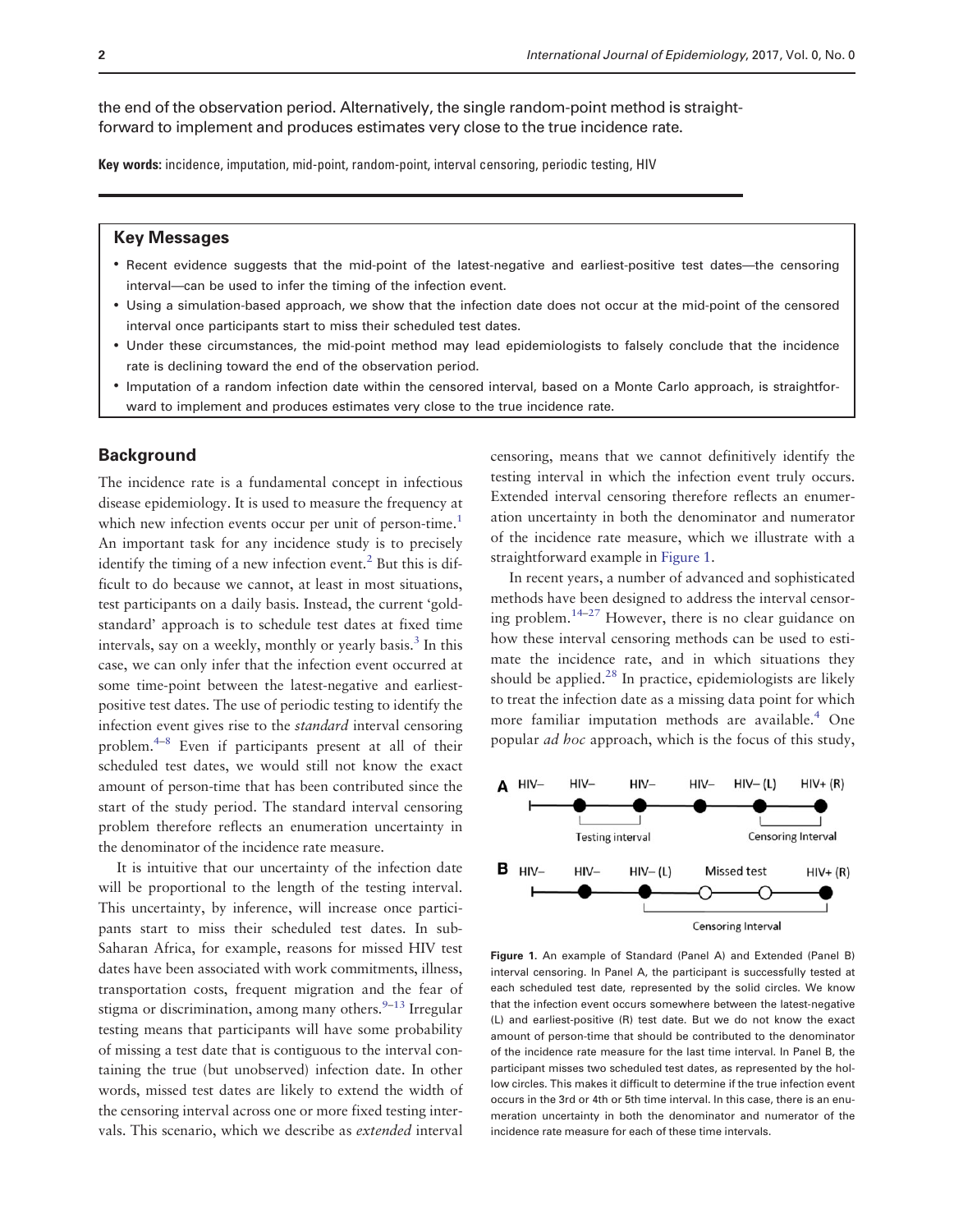is to impute the infection date at the mid-point of the par-ticipant's censored interval.<sup>[29](#page-8-0)–[42](#page-9-0)</sup> There is some evidence that the mid-point method can give a reasonable approximation of the incidence rate if the standard interval censoring assumption is satisfied. $43-45$  However, to the best of our knowledge, the performance of the mid-point method has not been systematically evaluated for incidence studies once participants start to miss their scheduled test dates. To learn more about the mid-point method, we used a simulation-based approach to generate an infectious disease epidemic for an incidence cohort with a high (80– 100%), moderate (60–79.9%), low (40–59.9%) and poor (30–39.9%) testing rate. Our work has implications for infectious diseases studies that use the mid-point method to address the interval censoring problem.

## **Methods**

#### Study design

This study is motivated by the low and irregular testing rate that we have observed in one of sub-Saharan Africa's largest HIV seroconverter cohorts.<sup>[46,47](#page-9-0)</sup> Despite annual household visits by trained field-workers, an average censored interval length of 3.2 years has made it difficult to infer the timing of the HIV infection event. For this reason, we use the case of missed HIV test dates to systematically investigate the limitations of the mid-point method for incidence rate estimation. To do this, we used an epidemic model to generate HIV infection events for an incidence cohort (in either an open or closed system) with a fixed number of scheduled test dates. We then varied the rate at which participants missed their scheduled test dates and imputed a mid-point and a random-point value within each participant's censored interval. With this approach, we could then compare the incidence rate derived from these imputed values with the true incidence rate generated from the epidemic model.

#### Incidence cohort

Consider a cohort of  $i = 1, \ldots, N$  study participants who are enrolled into a longitudinal survey or a randomized controlled trial. In the former study design, a single cohort of participants are followed over time; in the latter study design, participants are randomized to either a treatment or control cohort and followed over time. Let  $j$  denote the  $j = 1, \ldots$  J intervals between the scheduled test dates for the observation period. For both study designs, participants must be HIV-uninfected when they enter into the study, so that their survival times start at the beginning of the first interval for a closed cohort or at the beginning of their entry interval for an open cohort. Survival time stops at the

earliest HIV-positive date or at the end of the observation period if they remain HIV-negative. The test date could occur on any day within the testing interval. For this analysis, we scaled  $j$  on the unit interval  $[0, 1]$  so that the length of the testing interval was invariant to the unit of calendar time (i.e. month, half-year or year, etc.) between the scheduled test dates.

#### Epidemic model

We used a Susceptible-Infected-Recovered (SIR) model to generate the exact infection dates, denoted by T, over the J intervals of the observation period. The system of differential equations for the SIR model is given as:

$$
\frac{dS}{dt} = -\lambda SI + bN, \quad \frac{dI}{dt} = \lambda SI, \text{ and } \frac{dR}{dt} = \nu I \quad (1)
$$

which represents the rate at which participants transition from a susceptible  $(S)$  to an infected  $(I)$  to a recovered  $(R)$ compartment. Known as the force of infection,  $\lambda$  is given by  $\frac{\beta c}{N}$ , where  $\beta$  is the probability of HIV transmission per contact,  $c$  is the rate of contact and  $N$  is the population size for the jth interval. The SIR model also includes a parameter b, which is the entry rate for participants into the study, where  $b = 0$  for a closed cohort, and the parameter v, which is the recovery rate for infected participants.

We used realistic parameter values for the SIR model, based on earlier HIV studies that have been undertaken in the sub-Saharan Africa context. To this extent, we varied  $c$ within the range of 50 to 120 sexual acts per year based on data collected from serodiscordant couples across eastern and southern African sites.<sup>48–50</sup> Previous research has shown considerable heterogeneity in the probability of HIV transmission per sexual contact, largely due to factors associated with the viral load level, genital ulcer disease, stage of HIV progression, condom use, circumcision and use of antiretroviral therapy  $(ART), ^{48-51}$  $(ART), ^{48-51}$  $(ART), ^{48-51}$  $(ART), ^{48-51}$  $(ART), ^{48-51}$  Following a systematic review of this topic by Boily et al.,  $51$  we selected values for  $\beta$  within the range of 0.003–0.008. Further, we based the recovery rate  $(v)$  on the potential for ART to reduce the virologic suppression level of the infected population. The concentration of HIV RNA in the blood or genital tract is highly correlated with the onward sexual transmission of the virus.<sup>52,53</sup> Here, we chose values for  $\nu$ within the range of 0.15–0.35, which are slightly conservative, but supported by population-based estimates from the sub-Saharan African context.<sup>[54,55](#page-9-0)</sup>

For the longitudinal survey, we selected parameter values to generate a truly stable, increasing and decreasing incidence rate across 5, 10 and 15 testing intervals. For the randomized controlled trial, we selected an intervention efficacy E to reduce the HIV transmission rate for the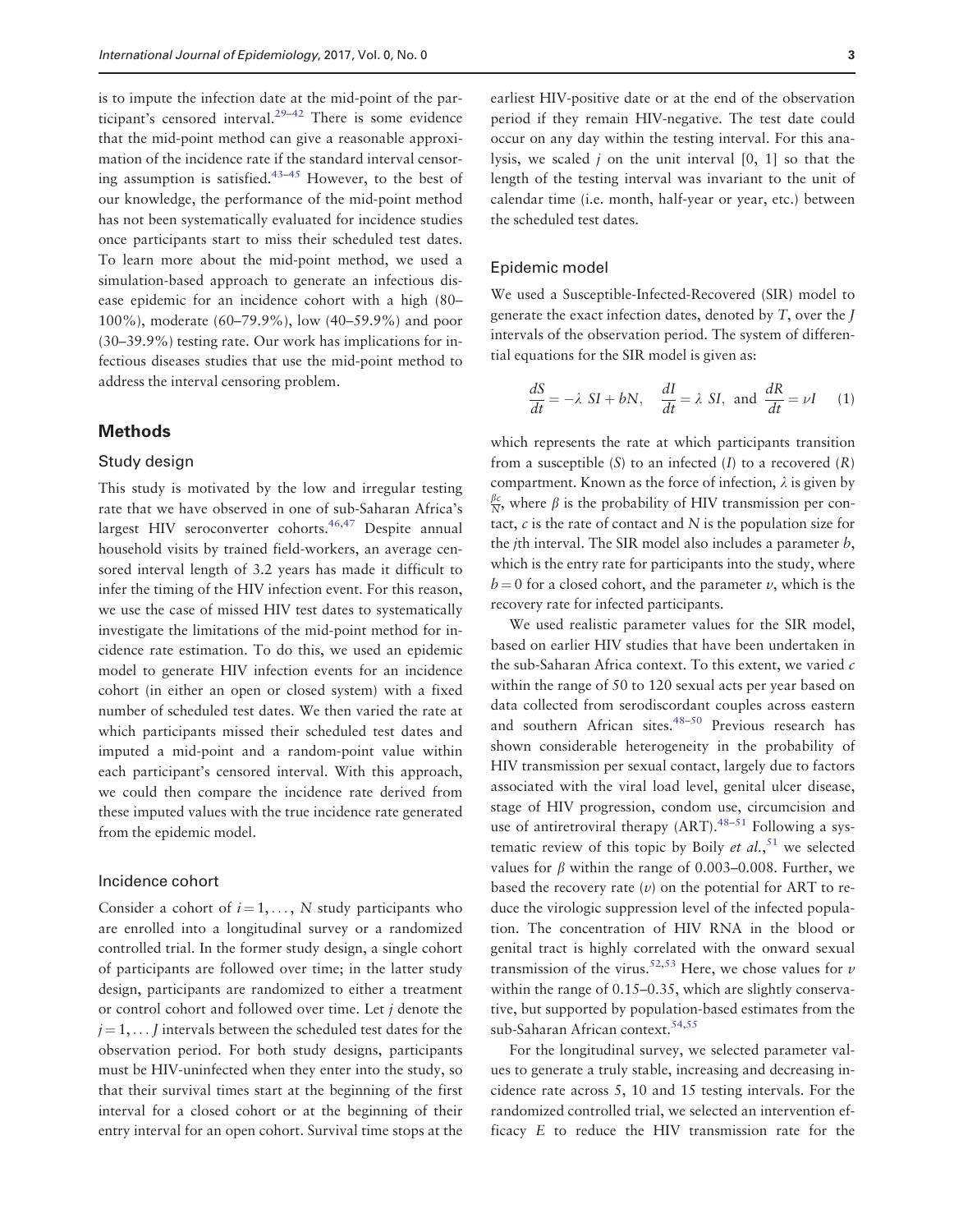treatment cohort when compared with the control cohort. We used the *EpiModel* package of Jenness *et al.*<sup>[56](#page-9-0)</sup> to implement the SIR model and performed all remaining calculations with R software (version 3.3.3). Further details of the SIR model and the parameter values are provided in Section 1.1 of the Supplementary Data, available as Supplementary Data at IJE online.

#### Standard and extended interval censoring

Our next task was to simulate a testing rate over the observation period. For this analysis, we considered a successful HIV test date to be an independent random variable with a Bernoulli distribution. We denoted this random variable by H and the probability of a successful test date by  $Pr(H = 1) = p$  for  $(0 \le p \le 1)$ .

Using this definition, we could then vary the testing rate for the incidence cohort by selecting a value for  $p$ . For standard interval censoring, we set  $p = 1.0$  to ensure that all participants would be successfully tested at each of their scheduled dates. For extended interval censoring, we set  $p < 1.0$  so that some participants would miss one or more of their scheduled test dates. As an example, a probability  $p = 0.6$  means that participants would be successfully tested at their scheduled dates 60% of the time. We considered a high testing rate to range from 80% to 100%, a moderate testing rate to range from 60% to 79.9%, a low testing rate to range from 40% to 59.9% and a poor testing rate to range from 30% to 39.9%.

Due to periodic testing, the infection event is known only to occur within the censored interval. For both standard and extended forms of interval censoring, the censored interval has non-zero length and bounds the infection date so that  $L_i < T_i < R_i$ , where  $L_i$  and  $R_i$  are observable random variables that denote the latest-negative and earliest-positive test dates of the ith participant. For each participant, we obtained the censoring dates with  $L_i = max(H_{ii}:H_{ii} < T_i)$  and  $R_i = min(H_{ii}:H_{ii} \geq T_i)$ . Apart from the observed  $L_i$  and  $R_i$  test dates, the censored interval does not provide any extra infor-mation on the timing of the participant's infection event.<sup>[5](#page-8-0)</sup>

#### Imputation of the infection dates

For the mid-point approach, we imputed an infection date for the *i*th participant using  $t_i^m = (L_i + R_i)/2$ . Alternatively, the mid-point can be obtained by sampling  $t_{ik}^r$  dates with replacement from the set  $t \in [L_i, R_i]$ , where  $k = 2, \ldots, K;$ and then taking the average of these dates, denoted by T. To show this, let the probability density function of a uniform distribution be  $f(t) = 1/(R - L + 1)$  with mean  $\mu_T = (L + R)/2$ . According to the Law of Large Numbers, the sample mean T of  $T_1, \ldots, T_K$  random variables converges to  $\mu$ <sup>T</sup> in probability as K increases in size, where

 $\overline{T} \rightarrow^p \mu_T$ .<sup>[57](#page-9-0)</sup> For the single random-point approach, we set  $k = 1$  and sampled a value  $t_{i1}^r$  from a uniform distribution bounded by  $[L_i, R_i]$ .

#### Calculating the incidence rate

We used the infection dates  $(T)$  generated by the SIR model to calculate the true incidence rate, denoted by  $\theta$ . Using the standard formula,<sup>[1](#page-7-0)</sup>  $\theta_i$  is the number of new infection events  $(E)$  divided by the person-time  $(PT)$  contributed for the *i*th interval. Thus,

$$
\theta_{j} = \frac{\sum_{i=1}^{N} E_{ij}}{\sum_{i=1}^{N} PT_{ij}} \times 100,
$$
\n(2)

where  $E_{ij} = 1$  if T occurs within the *j*th interval (otherwise  $E_{ij} = 0$ ). We express  $\theta_i$  as a rate per 100 person-units, since  $j$  is scaled on the unit interval [0, 1]. Equation (2) can also be described as an instantaneous incidence rate because it is calculated at fixed time points over the observation period.<sup>58</sup> The numerator of Equation  $(2)$  makes it clear that the infection events are being counted over the length of the *j*th testing interval. In some instances, the length of  $j$ will be less than the length of the aggregating interval: e.g. when test dates are scheduled on a monthly basis but the infection events are counted over 1-year intervals. When calculating this instantaneous measure, we assumed that the length of the testing interval  $j$  was always equal to the length of the aggregating interval.

We also calculated the cumulative incidence rate from the start of the observation period to the end of the jth interval, changing the notation slightly so that  $j = \begin{bmatrix} 1, j \end{bmatrix}$ . Boily *et al.*<sup>[58](#page-9-0)</sup> have shown that the cumulative incidence rate ratio (CIRR) is a more appropriate measure for evaluating the intervention efficacy of a randomized controlled trial. We calculated the CIRR by dividing the cumulative incidence rate of the treatment cohort by the cumulative incidence rate of the control cohort, so that  $\hat{\theta}_j^{CIRR} = \hat{\theta}_j^{Inter}/\hat{\theta}_j^{Ctrl}$ . For the cumulative incidence rate, we note that the length of the aggregating interval  $[1, j]$  will always be greater than the length of the testing interval for  $j > 1$ .

We estimated the incidence rate after imputing an infection date within each participant's censored interval. Because the testing rate is a function of a stochastic process (i.e. H has a Bernoulli distribution), it was necessary to obtain more than one incidence rate estimate in order to quantify the uncertainty introduced by our simulationbased approach. Let  $\hat{\theta}_i$  denote the estimated incidence rate for the *j*th time interval. To calculate  $\hat{\theta}_i$ , we right censored the data at the imputed values and indexed the resulting dataset with (d). We then obtained  $\hat{\theta}^{(d)}_j$  for  $d = 1, ..., D$ datasets using the standard formula, so that  $E[\hat{\theta}_j] = \frac{1}{D}$  $\sum_{D}$  $\int_{d=1}^{D} \hat{\theta}_j^{(d)}$ . For this analysis, we set  $D = 1000$ .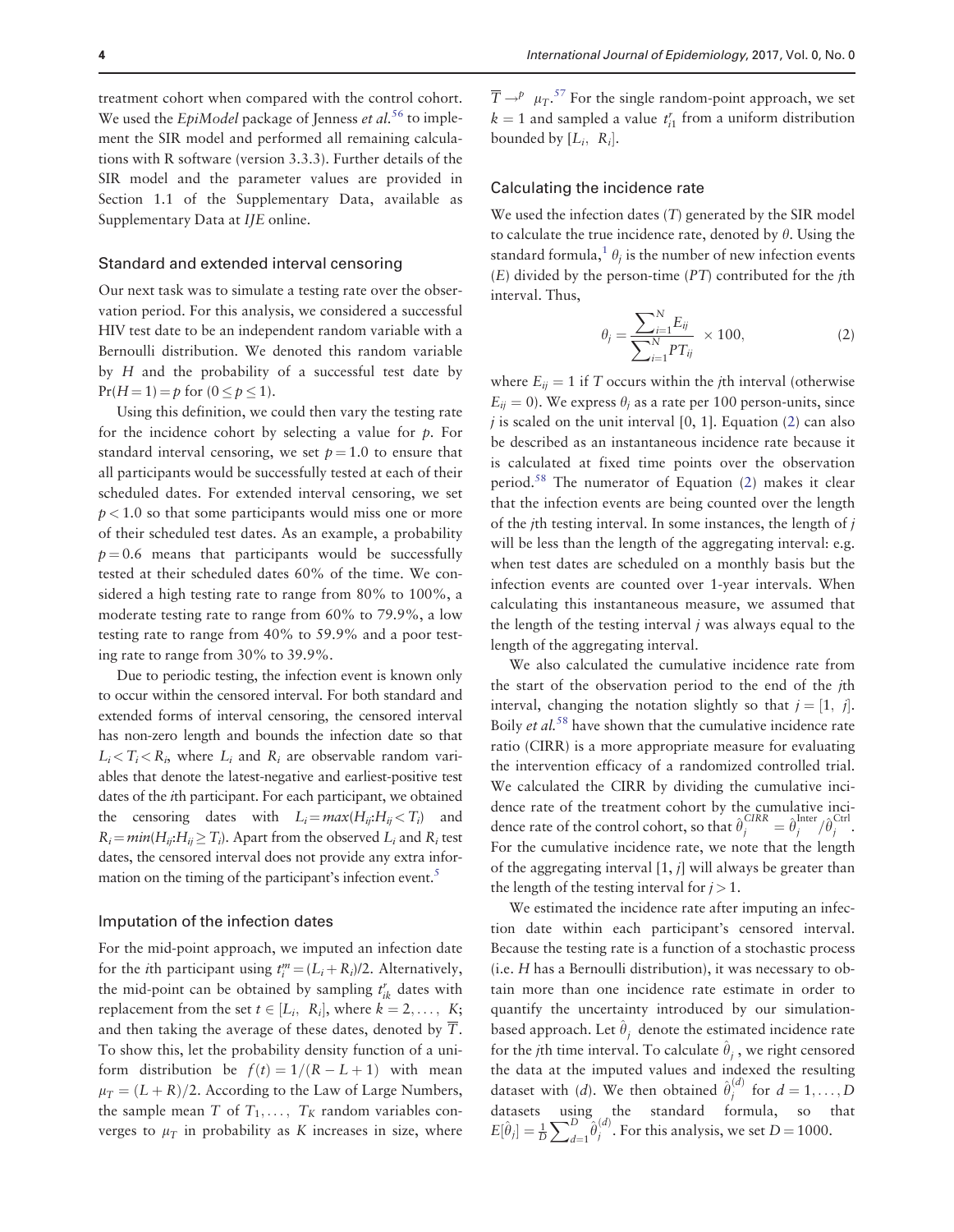## <span id="page-4-0"></span>Measures of accuracy

To evaluate the accuracy of the mid-point and single random-point methods, we calculated the deviation between the estimated and true incidence rate for the jth interval. We used two principal measures for this purpose: the bias or error, which is given by  $\epsilon[\hat{\theta}_j] = E[\hat{\theta}_j] - \theta_j$ , and the meansquare error,  $MSE[\hat{\theta}] = E[\hat{\theta} - \theta]^2$ . Using these two measures, we also calculated the mean absolute percentage error as

 $MPE[\hat{\theta}_j] = \frac{100}{J}$  $\overline{\phantom{a}}$  $\frac{J}{j=1}|\frac{E[\hat{\theta}_j]-\theta_j}{\theta_j}|$  and the root mean-square deviation as  $\overline{RMSD}[\hat{\theta}_j] = \sqrt{MSE}$ . The mean percentage error (MPE) and RMSD give a single measure of accuracy for each imputation method over the entire observation period.

#### Real-world example

To empirically demonstrate the performance of the midpoint and random-point methods, we used data from a



Figure 2. Compares the performance of the mid-point method (left column) against the single-random point method (right column) for a longitudinal survey with 5 testing intervals. The solid line is the true incidence rate and the non-solid lines represent the estimated incidence rates for a high (80–100%), moderate (60–79.9%), low (40–59.9%), and poor (30–39.9%) testing rate. We show that the mid-point incidence rate artefactually increases in the early stages, and then decreases in the later stages, of the observation period once the testing rate drops below 80%. Details of the epidemic models are discussed in Section 1.1 of the Supplement.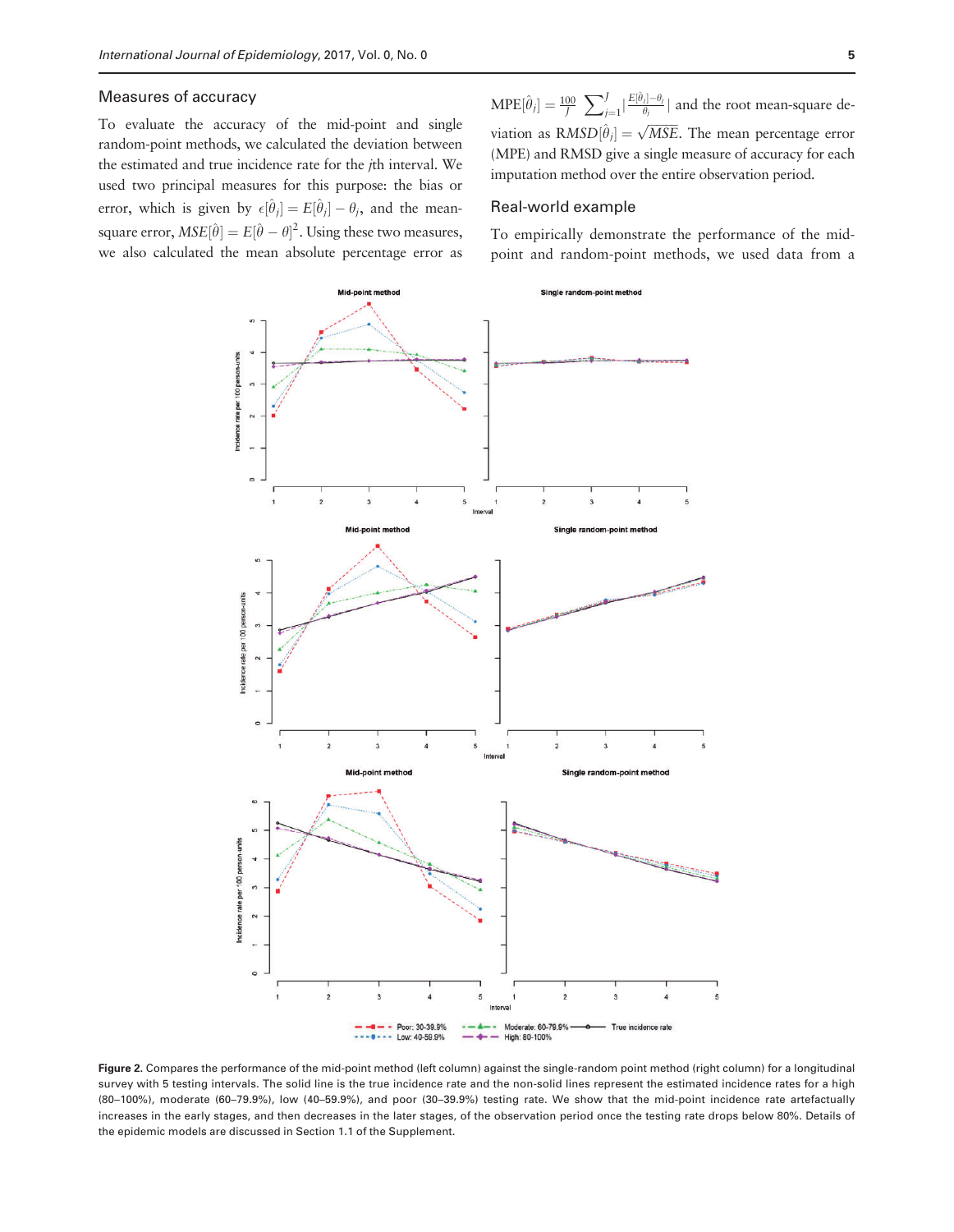|                | Testing rate                |            |                     |            |                   |            |                    |            |  |  |  |
|----------------|-----------------------------|------------|---------------------|------------|-------------------|------------|--------------------|------------|--|--|--|
|                | High $(80-100\%)$           |            | Moderate (60–79.9%) |            | Low $(40-59.9\%)$ |            | Poor $(30-39.9\%)$ |            |  |  |  |
|                | <b>MP</b>                   | <b>SRP</b> | <b>MP</b>           | <b>SRP</b> | <b>MP</b>         | <b>SRP</b> | MP                 | <b>SRP</b> |  |  |  |
|                | Longitudinal survey         |            |                     |            |                   |            |                    |            |  |  |  |
| 1              | $-2.95$                     | $-0.21$    | $-20.51$            | $-1.02$    | $-36.77$          | $-2.46$    | $-45.07$           | $-2.52$    |  |  |  |
| $\overline{2}$ | 0.81                        | 0.38       | 11.81               | 1.19       | 21.32             | 1.35       | 26.5               | 0.95       |  |  |  |
| 3              | 0.29                        | 0.00       | 9.68                | 0.98       | 30.88             | 2.31       | 47.93              | 2.64       |  |  |  |
| 4              | 0.70                        | 0.11       | 4.53                | $-0.84$    | 0.37              | $-1.58$    | $-7.88$            | $-1.42$    |  |  |  |
| 5              | 0.84                        | $-0.14$    | $-9.05$             | $-0.49$    | $-27.07$          | $-0.29$    | $-40.63$           | $-1.75$    |  |  |  |
|                | Randomized controlled trial |            |                     |            |                   |            |                    |            |  |  |  |
| $\mathbf{1}$   | $-3.60$                     | $-0.96$    | $-21.97$            | $-6.65$    | $-38.99$          | $-10.81$   | $-45.97$           | $-12.55$   |  |  |  |
| 2              | $-0.82$                     | $-0.23$    | $-3.46$             | $-1.89$    | $-6.80$           | $-3.00$    | $-9.11$            | $-4.31$    |  |  |  |
| 3              | $-0.29$                     | 0.00       | 1.46                | $-0.18$    | 6.09              | 0.03       | 8.77               | $-0.75$    |  |  |  |
| 4              | $-0.02$                     | 0.14       | 2.01                | 0.56       | 4.77              | 1.29       | 5.21               | 0.90       |  |  |  |
| 5              | 0.33                        | 0.33       | 1.73                | 1.73       | 3.20              | 3.20       | 3.11               | 3.11       |  |  |  |

<span id="page-5-0"></span>Table 1. Shows the percentage bias results for the mid-point (MP) and single random-point (SRP) methods

The upper panel results correspond with the incidence rates presented in Row 1 of [Figure 2](#page-4-0). We do not include the remaining results from [Figure 2](#page-4-0) due to limitations of space. The lower panel results correspond with the CIRRs presented in [Figure 3](#page-6-0). Overall, the MP method gives a higher percentage bias for lower testing rates when compared with the SRP method.

Table 2. Mean percentage bias results for the mid-point (MP) and single random-point (SRP) methods

|                        |                             | RCT |                                 |            |                                  |            |                                       |            |
|------------------------|-----------------------------|-----|---------------------------------|------------|----------------------------------|------------|---------------------------------------|------------|
|                        | Stable<br>Incidence<br>Rate |     | Increasing<br>Incidence<br>Rate |            | Decreasing<br>Incidence<br>Rate  |            | Cumulative<br>Incidence<br>Rate Ratio |            |
| Testing Rate MP SRP MP |                             |     |                                 | <b>SRP</b> | MP                               | <b>SRP</b> | MP                                    | <b>SRP</b> |
| High                   |                             |     | 1.12 0.17 1.21 0.40             |            | $1.54 \quad 0.32$                |            | 1.01                                  | 0.33       |
| Moderate               |                             |     |                                 |            | 11.12 0.90 11.42 0.81 12.31 1.65 |            | 6.13                                  | 2.20       |
| Low                    | 23.28                       |     | 1.60 24.13 2.2                  |            | 26.56 3.57                       |            | 11.97                                 | 3.67       |
| Poor                   | 33.6                        |     |                                 |            | 1.86 33.12 1.93 38.11 4.42       |            | 14.43                                 | 4.33       |

Shows the mean percentage bias results for the mid-point (MP) and single random-point (SRP) methods. Results correspond with the estimates presented in [Figures 2](#page-4-0) and [3](#page-6-0) (for five scheduled test dates). We show that the MP method introduces a greater degree of bias into the incidence rate estimates once participants start to miss their scheduled test dates.

population-based HIV surveillance programme based in the northern KwaZulu-Natal province of South Africa.<sup>59</sup> Since 2004, trained field-workers have visited over 10 000 households annually and repeatedly tested 17 400 adults (>15 years of age) for HIV antibodies. We calculated the annual HIV incidence rate for this cohort using the methodology described above.

## **Results**

We observed that the mid-point method did not give accurate incidence rate estimates once the testing rate dropped below 80%. The poor performance of the mid-point method can be clearly seen in [Figure 2,](#page-4-0) which shows the results for a longitudinal survey with an open cohort of size  $N = 1000$ . Here, the mid-point imputed incidence rate artefactually increases in the early stages, and then artefactually decreases in the later stages, of the observation period once participants start to miss their scheduled test dates. We report similar mid-point incidence rate results for sample sizes >500 participants, for both open and closed cohorts, and for 10 and 15 scheduled test dates (shown in Supplementary Figures 1 and 2, available as Supplementary Data at IJE online).

Table 1 shows the percentage errors for both imputation methods when compared with the truly stable incidence rate presented in Row 1 of [Figure 2.](#page-4-0) For example, in the fifth testing interval, the decline in the mid-point estimate is in error of 9.05%, 27.07% and 40.63% for a moderate, low and poor testing rate, respectively (see Row 5 of the upper panel in Table 1). Table 2 shows the MPE results for the incidence rate estimates presented in [Figure 2.](#page-4-0) For example, the mid-point MPE is in the range of 23.28–38.11% for a low and poor testing rate, when compared with a range of 1.60–4.42% for the single random-point method (see Rows 3 and 4 of Table 2). The MPE results for 10 and 15 scheduled test dates are presented in Supplementary Table 1, available as Supplementary Data at IJE online; see also Supplementary Table 2, available as Supplementary Data at *IJE* online, for the RMSD results.

[Figure 3](#page-6-0) shows the CIRRs for a randomized controlled trial in which  $N = 2000$  participants were assigned to either a control or treatment cohort. The mid-point method significantly overestimates the efficacy of the treatment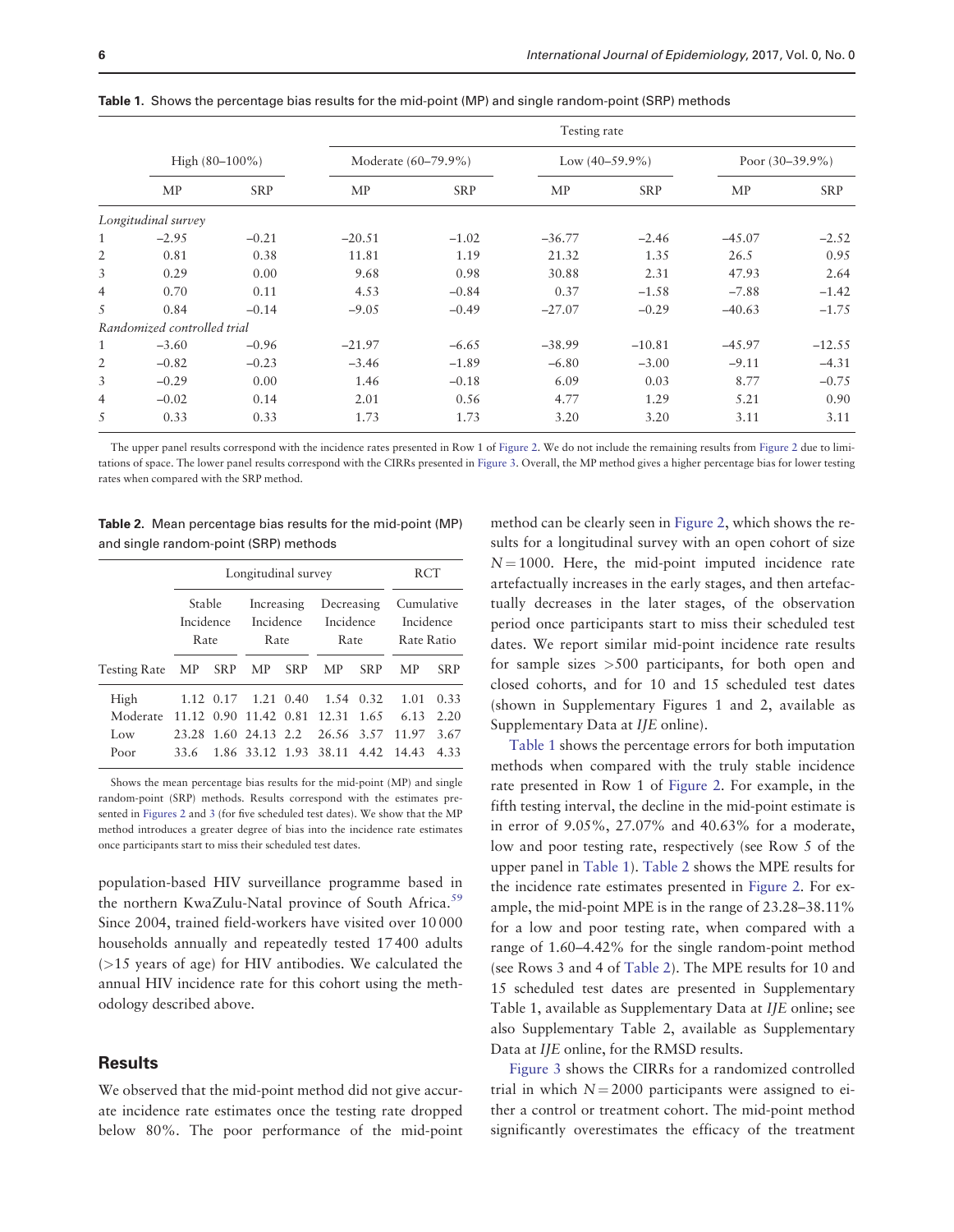<span id="page-6-0"></span> $1.0$ 

 $\overline{0.9}$ 

0.8

 $\overline{a}$ 

0.6

Cumulative incidence rate ratio

Mid-point meth





Figure 3. Compares the performance of the mid-point method (left column) against the single-random point method (right column) for a randomized controlled trial with 5 scheduled test dates. The solid line is the true cumulative incidence rate ratio (CIRR) and non-solid lines are the estimated CIRRs for a high (80-100%), moderate (60-79.9%), low (40-59.9%), and poor (30-39.9%) testing rate. No treatment effect is represented by a CIRR = 1. We show that the mid-point method significantly overestimates the treatment effect at the beginning of the observation period, although deviations from the true CIRR are attenuated at the last scheduled test date. Details of the epidemic models are discussed in Section 1.1 of the Supplement.



Figure 4. Compares the HIV incidence rates for the mid-point method (left) and single randompoint method (right) using data from a populationbased HIV surveillance program ( $N \sim 17400$ ) in the KwaZulu-Natal province of South Africa. The dramatic difference in the estimates is due to a wide censoring interval (on average 3.2 years), which exposes the limitations of the mid-point method. This is because the mid-point method concentrates the imputed infection events at the middle of the observation period once participants start to miss their scheduled test dates. In this case, we would falsely conclude that the incidence rate rapidly increased in the beginning and then sharply decreased toward the end of the observation period. As our simulation results demonstrate, the single-random point is a far more accurate method for incidence rate estimation, which shows that the HIV incidence rate in our study population has been relatively stable over the last 10 years.

intervention in the early stages of the observation period. For example, the attributed efficacy is in error of 45.97% and 38.99% in the first of five scheduled test dates under a poor and low testing rate, respectively (see Row 1 of the lower panel in [Table 1](#page-5-0)). However, the mid-point estimates converged to the true incidence rate at the end of the observation period. Overall, the MPE for the mid-point method is in the range of 1.01–14.43% when compared with a range of 0.33–4.33% for the single random-point method (see Columns 7 and 8 of [Table 2\)](#page-5-0).

We show, in Figure 4, the results for the two imputation methods using data from our population-based HIV

surveillance programme. The estimates from the mid-point method are consistent with our simulation results. We see an increase and then a decrease in the HIV incidence rate at the beginning and end of the observation period, respectively. These annual estimates can be compared with the randompoint method, which suggests that the HIV incidence rate has been relatively stable over the 2004–15 period.

## **Discussion**

Our results show that the infection event does not occur at the mid-point of the censored interval once participants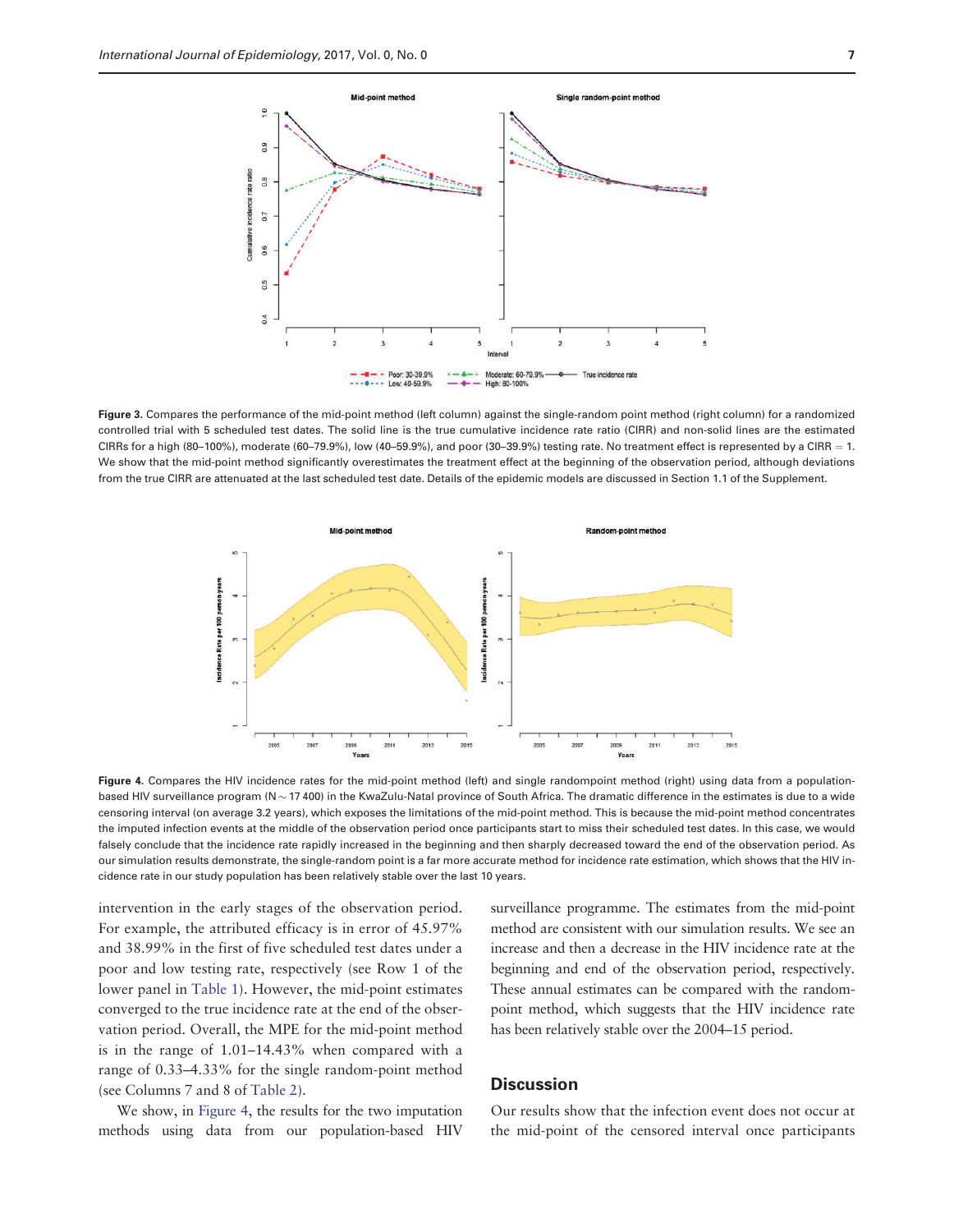<span id="page-7-0"></span>start to miss their scheduled test dates. Under these conditions, the mid-point method gives systematically biased incidence rate estimates. Importantly, we found that the instantaneous incidence rate artefactual increased in the early stages, and then artefactually decreased in the later stages, of the observation period. This pattern became more extreme as we systematically increased the probability of missing a scheduled test date, e.g. the decline in the incidence rate was in error of 9%, 27% and 41% for a moderate (60–79.9%), low (40–59.9%) and poor (30– 39.9%) testing rate, respectively, in the later stages of the observation period. We observed this trend irrespective of a truly stable, increasing or decreasing incidence rate, for a closed and open cohort, for a range of sample sizes and for a different number of scheduled test dates.

An important limitation of the mid-point method is that it clusters the imputed the infection events at the middle of the observation period. This is because there are more left (latest-negative) and right (earliest-positive) test date combinations that give a mid-point in the middle interval of the observation period than all other combinations for the remaining testing intervals. We provide a simple and intuitive example of this mid-point behaviour in Section 2.1 of the Supplementary Data, available as Supplementary Data at IJE online. A better approach, based on the Monte Carlo methodology, would be to impute a single random infection date within the participant's censored interval, obtain an estimate from the resulting dataset, repeat this procedure several times and then take the average of the estimates for each interval. We show in this paper that the single randompoint method approach makes less restrictive assumptions about the infection date when compared with the mid-point method (even for testing rates as low as 30%).

A number of advanced interval censoring methods have been developed within a survival analysis and Cox propor-tional hazards framework.<sup>14,15,17-19,22,23,25[,60](#page-9-0)</sup> Some of these interval censoring methods can be found in statistical software programs such as SAS, Stata and  $R^{27,61-64}$  $R^{27,61-64}$  $R^{27,61-64}$  $R^{27,61-64}$  $R^{27,61-64}$  $R^{27,61-64}$  But these programs do not directly or intuitively estimate an incidence rate for continuous or discrete time periods as far as we can tell. We do acknowledge an approach by Hsu et al.,<sup>[60](#page-9-0)</sup> who used the auxiliary information of participants to identify a set of nearest neighbours and then imputed multiple HIV infection times from a non-parametric distri-bution based on this neighbourhood.<sup>[60](#page-9-0)</sup> Importantly, their method produced more accurate survival rates and hazard ratios when compared with the single random-point method. However, the authors did not directly extend their approach to estimate the incidence rate over time. Their method could be adapted for such a purpose; however, a potential improvement in accuracy would have to be traded for the convenience of the single random-point method.

We comment on the findings of Skar et  $al.$ <sup>[45](#page-9-0)</sup> who concluded that mid-point dating is a valid approach for population-based HIV incidence studies with regular testing intervals. Here, they are describing the performance of the mid-point method under the standard interval censoring assumption. But missed test dates are an unavoidable consequence of the periodic testing for an infectious disease. The surprising finding of our analysis is that participants need to be tested more than 80% of the time to produce accurate mid-point incidence rate estimates. If a high testing rate cannot be achieved, then we discourage use of the mid-point method for incidence rate estimation. Indeed, this method would lead us to falsely conclude that the HIV incidence rate in our study area has been dramatically declining over the last 3 years (as shown [Figure 4\)](#page-6-0). In contrast, results from the random-point method suggest a stable incidence rate over time, which are confirmed by the findings of an external phylodynamic analysis using HIV sequence data from the same incidence cohort.<sup>65</sup> In conclusion, if an ad hoc imputation method is to be considered, then the single random-point method, as described in this paper, is straightforward to implement and produces estimates close enough to the true incidence rate.

#### Supplementary Data

Supplementary data are available at IJE online.

## Funding

A.V., T.D. and F.T. were supported by the South African Medical Research Council (SA MRC) Flagship grant (MRC-RFA-UFSP-01– 2013/UKZN HIVEPI). F.T. was supported by two National Institute of Health (NIH) grants (R01HD084233 and R01AI124389) as well as a UK Academy of Medical Sciences Newton Advanced Fellowship (NA150161). T.B. was supported by the Alexander von Humboldt Foundation through the endowed Alexander von Humboldt Professorship funded by the German Federal Ministry of Education and Research, as well as by the Wellcome Trust, the European Commission, the Clinton Health Access Initiative and the National Institutes of Health's Fogarty International Center (D43-TW009775). Funding for the Africa Health Research Institute's Demographic Surveillance Information System and Population-based HIV Survey was received from the Wellcome Trust. The funders had no role in the design of the study, data analysis, interpretation of results or writing of the manuscript.

Conflict of interest: The authors have no conflicts of interest to declare.

#### **References**

- 1. Rothman KJ, Greenland S, Lash TL. Modern Epidemiology. Lippincott Williams & Wilkins, 2008.
- 2. Jajosky RA, Groseclose SL. Evaluation of reporting timeliness of public health surveillance systems for infectious diseases. BMC Public Health 2004;4:1.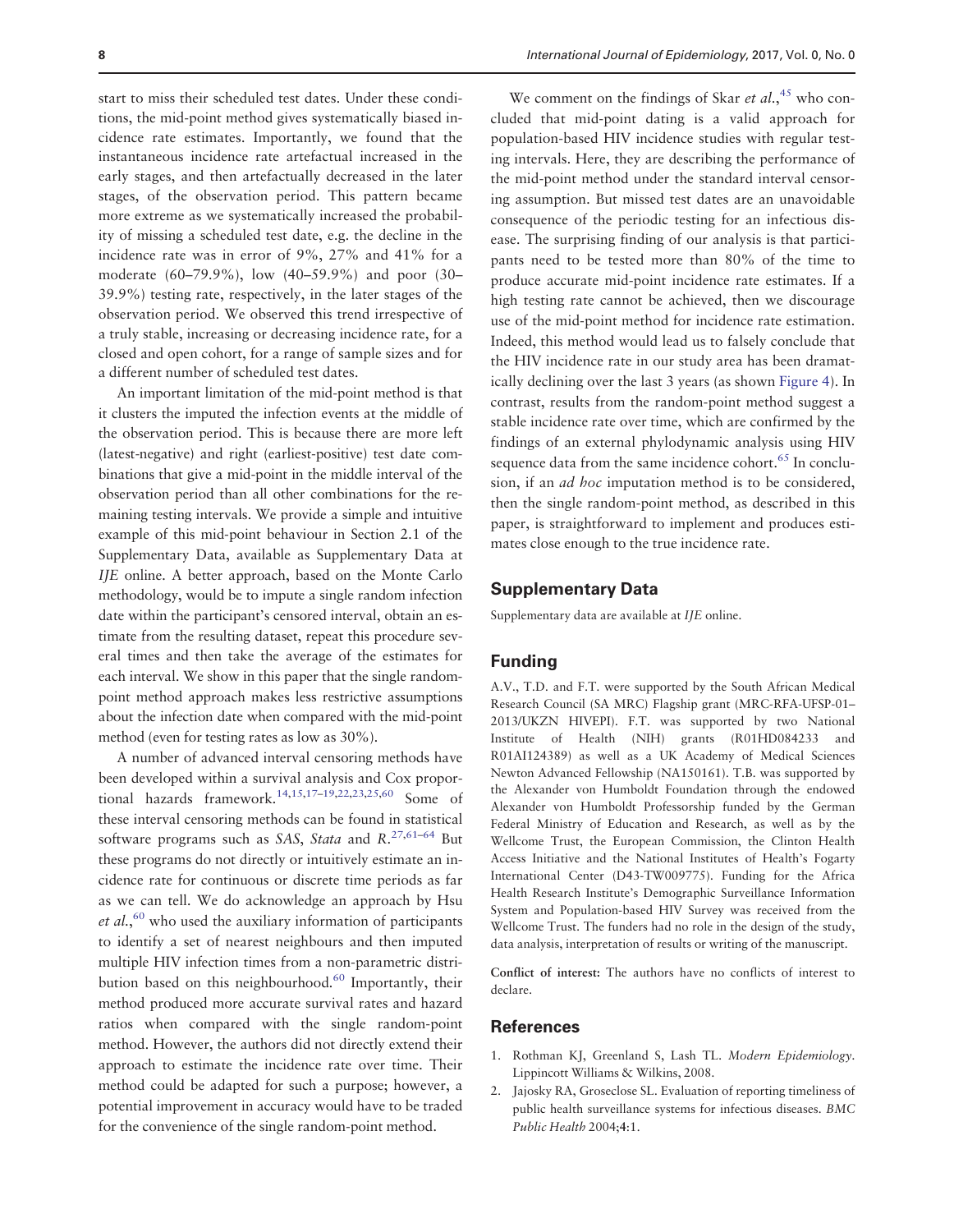- <span id="page-8-0"></span>3. Van Beneden C, Olsen S, Skoff T et al. Active, population-based surveillance for infectious diseases. In: M'ikanatha NM, Lynfield R, Van Beneden CA, de Valk H (eds). Infectious Disease Surveillance. Blackwell, 2008, pp. 32–43.
- 4. Lindsey JC, Ryan LM. Methods for interval-censored data. Stat Med 1998;17:219–38.
- 5. Zhang Z, Sun J. Interval censoring. Stat Methods Med Res 2010; 19:53–70.
- 6. Sun J. Interval censoring. In: Armitage P, Colton T (eds). Encyclopedia of Biostatistics. Wiley InterScience, 1998.
- 7. Sun J. The Statistical Analysis of Interval-Censored Failure Time Data. Springer Science & Business Media, 2007.
- 8. Leung K-M, Elashoff RM, Afifi AA. Censoring issues in survival analysis. Annu Rev Publ Health 1997;18:83–104.
- 9. Tanser F, Bärnighausen T, Vandormael A et al. HIV treatment cascade in migrants and mobile populations. Current Opinion in HIV and AIDS 2015;10:430–8.
- 10. Visser MJ, Makin JD, Vandormael A et al. HIV/AIDS stigma in a South African community. AIDS Care 2009;21:197–206.
- 11. Dobra A, Bärnighausen T, Vandormael A et al. Space-time migration patterns and risk of HIV acquisition in rural South Africa: a population-based cohort study. AIDS 2017;31: 137–45.
- 12. Cawley C, Wringe A, Isingo R et al. Low rates of repeat HIV testing despite increased availability of antiretroviral therapy in rural Tanzania: findings from 2003–2010. PLoS One 2013;8: e62212.
- 13. Kelly JD, Weiser SD, Tsai AC. Proximate context of HIV stigma and its association with HIV testing in Sierra Leone: a population-based study. AIDS Behav 2016;20:65–70.
- 14. Boruvka A, Cook RJ. A Cox-Aalen model for interval-censored data. Scand J Stat 2015;42:414-26.
- 15. Xue H, Lam K, Cowling BJ et al. Semi-parametric accelerated failure time regression analysis with application to intervalcensored HIV/AIDS data. Stat Med 2006;25:3850–63.
- 16. Deng L, Diggle PJ, Cheesbrough J. Estimating incidence rates using exact or interval-censored data with an application to hospital-acquired infections. Stat Med 2012;31:963-77.
- 17. Seaman S, Bird S. Proportional hazards model for intervalcensored failure times and time-dependent covariates: application to hazard of HIV infection of injecting drug users in prison. Stat Med 2001;20:1855–70.
- 18. Goggins WB, Finkelstein DM, Schoenfeld DA et al. A Markov chain Monte Carlo EM algorithm for analyzing intervalcensored data under the Cox proportional hazards model. Biometrics 1998;54:1498–1507.
- 19. Kooperberg C, Clarkson DB. Hazard regression with intervalcensored data. Biometrics 1997;53:1485–94.
- 20. Joly P, Commenges D, Helmer C et al. A penalized likelihood approach for an illness–death model with interval-censored data: application to age-specific incidence of dementia. Biostatistics 2002;3:433–43.
- 21. Pan W. A multiple imputation approach to regression analysis for doubly censored data with application to AIDS studies. Biometrics 2001;57:1245–50.
- 22. Bebchuk JD, Betensky RA. Multiple imputation for simple estimation of the hazard function based on interval censored data. Stat Med 2000;19:405–19.
- 23. Goggins WB, Finkelstein DM. A proportional hazards model for multivariate interval-censored failure time data. Biometrics 2000;56:940–3.
- 24. Finkelstein DM, Goggins WB, Schoenfeld DA. Analysis of failure time data with dependent interval censoring. Biometrics 2002;58:298–304.
- 25. Sun L, Kim Y-j, Sun J. Regression analysis of doubly censored failure time data using the additive hazards model. Biometrics 2004;60:637–43.
- 26. Odell PM, Anderson KM, D'Agostino RB. Maximum likelihood estimation for interval-censored data using a Weibull-based accelerated failure time model. Biometrics 1992;48:951–9.
- 27. Zeng D, Mao L, Lin D. Maximum likelihood estimation for semiparametric transformation models with interval-censored data. Biometrika 2016;103:253–71.
- 28. Singh RS, Totawattage DP. The statistical analysis of intervalcensored failure time data with applications. Open Journal of Statistics 2013;3:155–66.
- 29. Biraro S, Ruzagira E, Kamali A et al. HIV-1 transmission within marriage in rural Uganda: a longitudinal study. PLoS One 2013; 8:e55060.
- 30. Braunstein SL, van de Wijgert JH, Vyankandondera J et al. Risk factor detection as a metric of STARHS performance for HIV incidence surveillance among female sex workers in Kigali, Rwanda. 2012;6(Suppl 1: M8):112–21.
- 31. Feldblum PJ, Enosse S, Dubé K et al. HIV prevalence and incidence in a cohort of women at higher risk for HIV acquisition in Chokwe, southern Mozambique. PLoS One 2014;9: e97547.
- 32. Dubé K, Zango A, van de Wijgert J et al. HIV incidence in a cohort of women at higher risk in Beira, Mozambique: prospective study 2009–2012. PloS One 2014;9:e84979.
- 33. Cawley C, Wringe A, Slaymaker E et al. The impact of voluntary counselling and testing services on sexual behaviour change and HIV incidence: observations from a cohort study in rural Tanzania. BMC Infect Dis 2014;14:1.
- 34. Gray R, Kigozi G, Kong X et al. The effectiveness of male circumcision for HIV prevention and effects on risk behaviors in a post-trial follow up study in Rakai, Uganda. AIDS (London, England) 2012;26:609.
- 35. Kiwanuka N, Ssetaala A, Nalutaaya A et al. High incidence of HIV-1 infection in a general population of fishing communities around Lake Victoria, Uganda. PLoS One 2014;9:e94932.
- 36. Naicker N, Kharsany AB, Werner L et al. Risk factors for HIV acquisition in high risk women in a generalised epidemic setting. AIDS Behav 2015;19:1305–16.
- 37. SPARTAC Trial Investigators. Short-course antiretroviral therapy in primary HIV infection. N Engl J Med 2013;2013: 207–17.
- 38. Ramjee G, Wand H, Whitaker C et al. HIV incidence among non-pregnant women living in selected rural, semi-rural and urban areas in Kwazulu-Natal, South Africa. AIDS Behav 2012; 16:2062–71.
- 39. Wagman JA, Gray RH, Campbell JC et al. Effectiveness of an integrated intimate partner violence and HIV prevention intervention in Rakai, Uganda: analysis of an intervention in an existing cluster randomised cohort. The Lancet Global Health 2015; 3:e23–33.